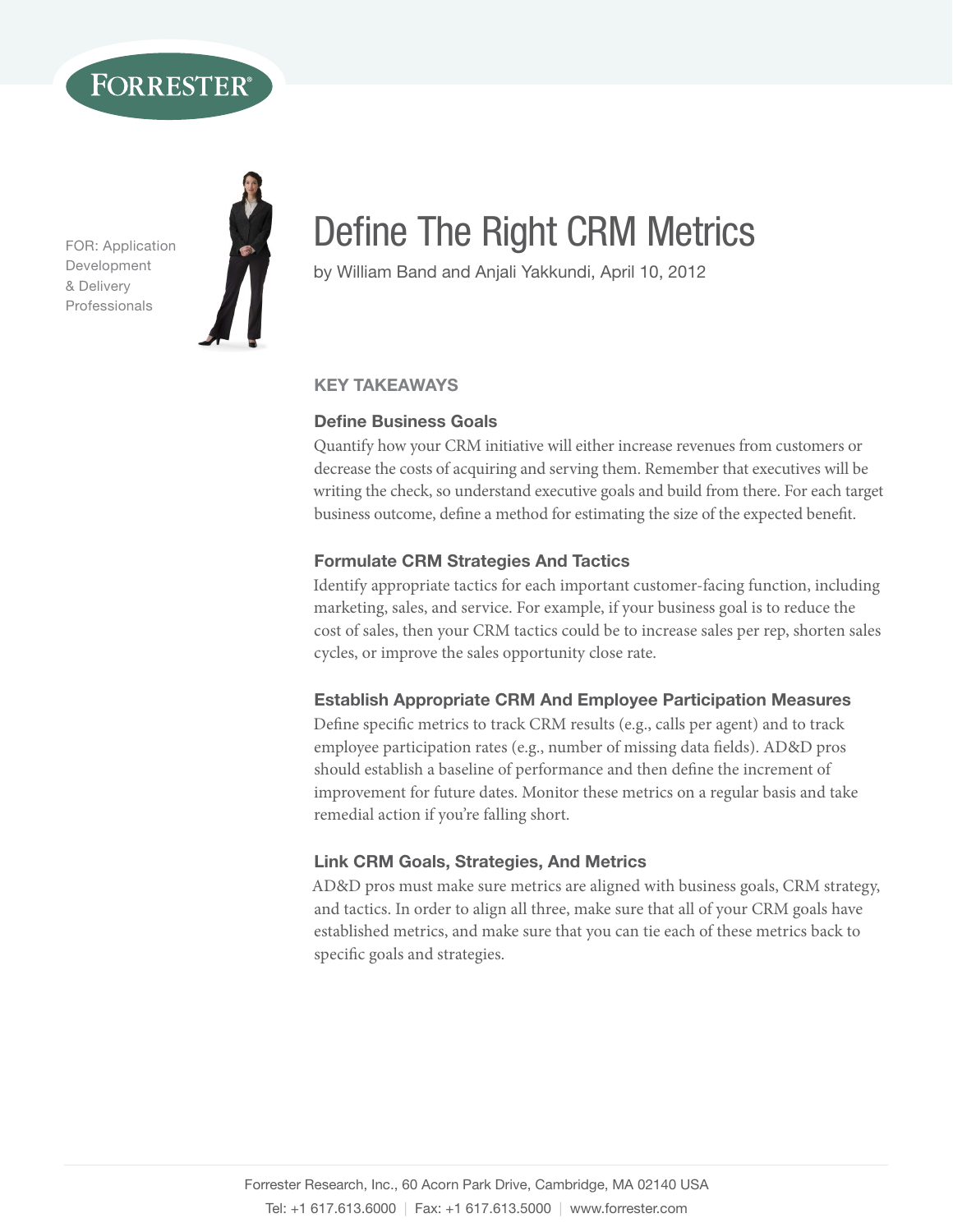## Define The Right CRM Metrics

Performance Management: The CRM Playbook by [William Band](http://www.forrester.com/go?objectid=BIO1070) and [Anjali Yakkundi](http://www.forrester.com/go?objectid=BIO2773) with [Stephen Powers](http://www.forrester.com/go?objectid=BIO1252) and Andrew Magarie

## Why Read This Report

This report outlines the method for defining metrics as part Forrester's solution for application development and delivery (AD&D) executives looking to implement customer relationship management (CRM) strategies and solutions. This report is designed to help AD&D execs measure and optimize results for CRM. A critical best practice for getting more value out of CRM initiatives is defining the right metrics to track success and prompt corrective action. In addition to defining specific metrics for operational functions such as sales, marketing, and customer service, application development and delivery (AD&D) pros also need to measure customer feedback generated by voice of the customer (VoC) programs and customer sentiment expressed through social media. Once these metrics are in place, it is also important to monitor employee adoption and participation metrics in order to ensure that information workers are making the most of new CRM tools. This report describes a five-step process for defining the right CRM metrics and provides more than 70 examples of specific measures to help you track success.

## Table Of Contents

- Metrics Enforce The Discipline Needed For *2* CRM Success
- 3 Link CRM Strategy, Tactics, And Metrics To Business Goals

#### recommendations

Follow Best Practices To Get The Most From *8* CRM Measures

#### WHAT IT MEANS

The Right Metrics Are Part Of The Discipline *9* That Leads To Success

## Notes & Resources

This document is part of a series in Forrester's CRM playbook.

## Related Research Documents

[Navigate The Future Of CRM](http://www.forrester.com/go?objectid=RES61581) February 16, 2012

[The Smart Way To Implement Process-](http://www.forrester.com/go?objectid=RES60676)[Centric CRM](http://www.forrester.com/go?objectid=RES60676) January 9, 2012

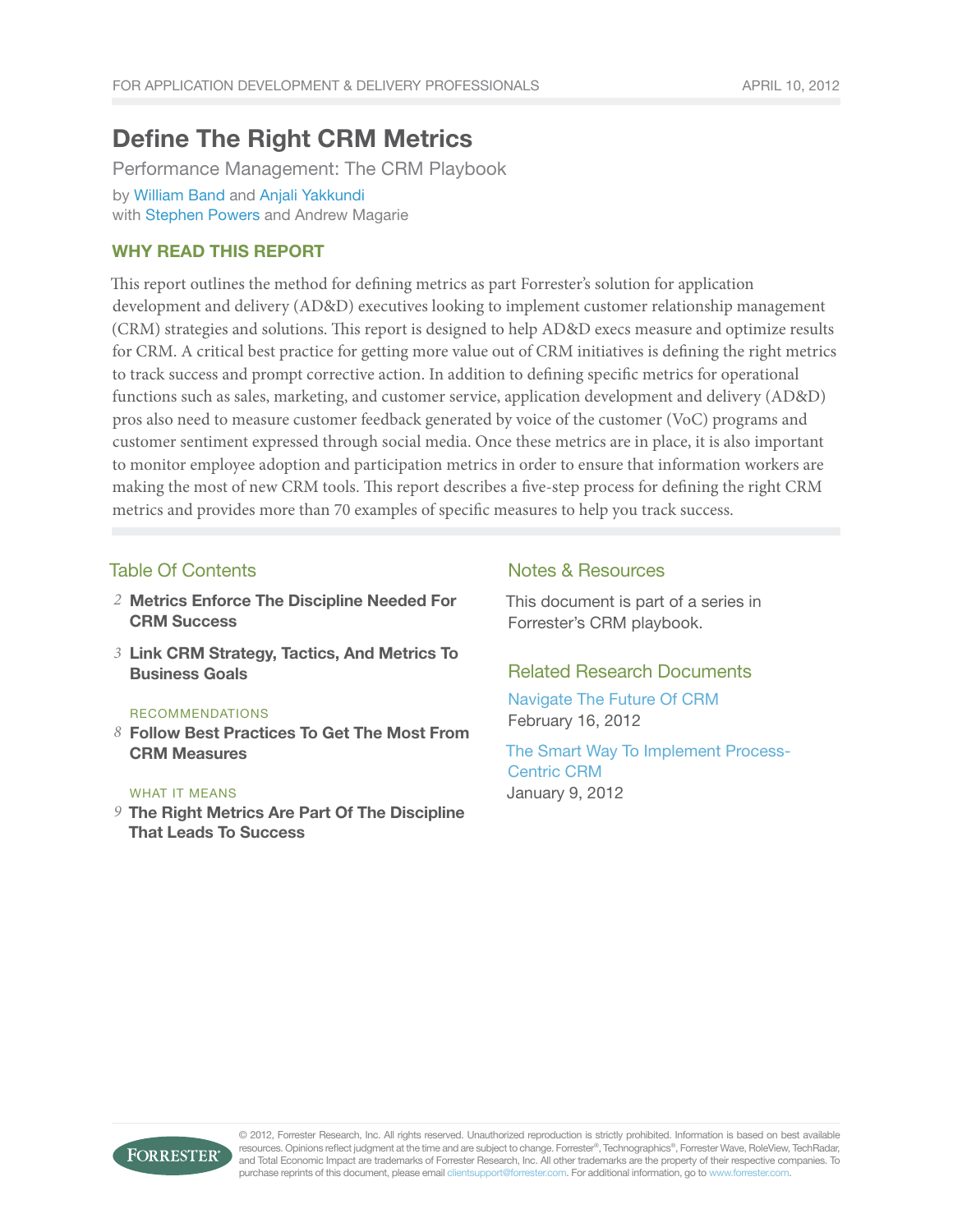## Metrics enforce the discipline needed for CRm success

A few years ago, Forrester surveyed 58 executives to understand their best practices for getting more value from CRM deployments.<sup>1</sup> We found that successful companies focus on five fundamentals: 1) promote user adoption; 2) focus on business processes; 3) establish executive sponsorship; 4) practice sound customer data management; and 5) define the right metrics. These managers strongly supported the best practice of defining clear objectives and measures for CRM initiatives. As one customer management process improvement executive told us, "CRM is both a strategy and a set of tools, but not a press release. You need to pay attention to how well you are tracking toward your goals over the long term." Executional discipline is what sets CRM winners apart from failures, and establishing the right metrics is part of that path to success.

The increasing need for organizations to deliver distinctive customer experiences, the proliferation of social media and technologies, and the need to drive information worker adoption across multiple technology tools are all changing and broadening the scope of the metrics that AD&D pros need to pay attention to. In particular, listening to the voice of the customer (VoC), monitoring customer sentiment as expressed through social media, and gauging information worker use of technology tools have all become more important, because:

- **■ VoC programs are now widespread.** Most execs recognize that customer experience is important to their business.<sup>2</sup> And because companies need accurate customer insight to provide effective customer experiences, it's no surprise that VoC programs continue to gain momentum. The majority of large North American organizations have established companywide customer feedback metrics: According to a recent Forrester survey, 53% of surveyed firms reported that they currently have a structured VoC program in place, and another 25% plan to establish one in the next 12 months.<sup>3</sup> Despite widespread collection of customer feedback, only 35% of surveyed customer experience professionals say that VoC insights systematically drive insightbased action.
- **■ Social technologies are proliferating rapidly.** Sixty percent of US online adults now visit social networking sites at least weekly.<sup>4</sup> The social web phenomenon, which Forrester calls social computing, forces AD&D professionals to expand their thinking about CRM beyond optimizing a two-way relationship between enterprises and customers to include simultaneous interactions and conversations that customers have among themselves.<sup>5</sup> All of the places where these conversations continue to grow — blogs; wikis; forums; rating and review sites such as Yelp; social networking sites such as Facebook; social media and user-generated content sites such as Twitter and YouTube; and platforms such as Jive Software and Lithium Technologies that support public and private customer communities — are potential rich sources of information about customer sentiment toward your brand that you should monitor and act upon.
- **■ Satisfied customers depend on engaged employees.** As one CRM vendor specializing in customer service put it, "You can't have satisfied customers without satisfied employees."6 A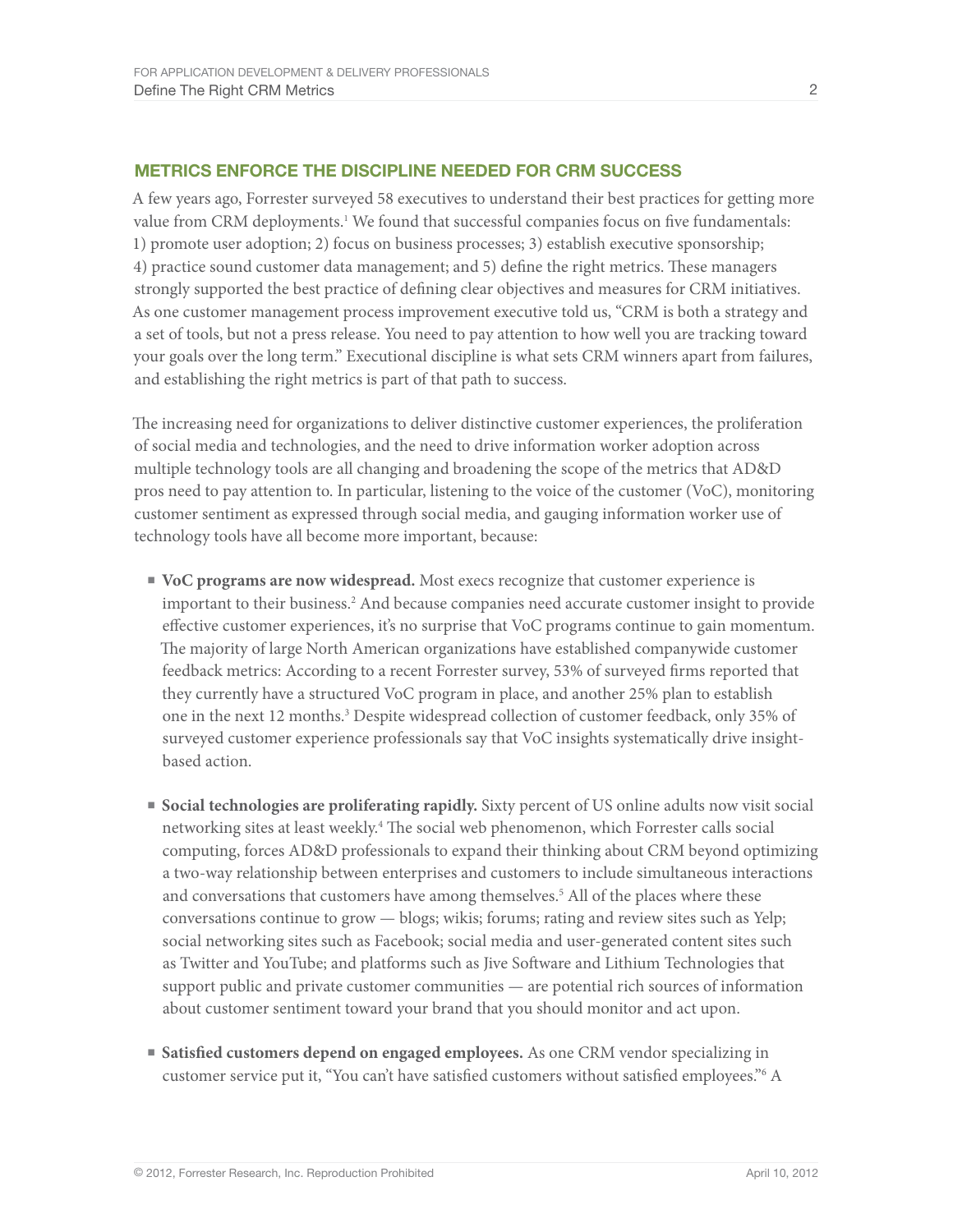CRM system will only help deliver effective and engaging customer experiences if information workers are actually using the system properly. Supporting information worker management and motivation is perhaps the most important, and often the most overlooked, category of business practices that will either turbocharge or sink your CRM initiatives.<sup>7</sup> Customer management professionals must pay attention to information worker participation metrics in order to gauge and improve upon areas including training programs, corporate culture, leadership practices, and collaboration methods, all of which will ultimately help the organization deliver exceptional customer experiences.

## Link CRm strategy, Tactics, and MEtrics TO Business Goals

What is the goal of your CRM initiative? Is it to increase revenue per sales rep, increase average order size, decrease customer acquisition costs, improve customer retention, or decrease service response times? The process of defining a value-based CRM plan starts with linking the highestlevel corporate business goals to a clear set of specific CRM strategies and tactics. Align CRM metrics with the business outcomes you are trying to accomplish so that you can track progress toward those goals. Follow these five steps to define the right CRM measures for your organization:

- 1. **Define and quantify business goals.** Customer-facing business goals often include improving customer satisfaction, improving customer retention, achieving higher customer profitability, and improving market share. But what are these goals worth in terms of business benefit to your organization? You should quantify how your CRM initiative will either increase revenues from customers or decrease the costs of acquiring and serving them. Remember that executives will be writing the check, so understand executive goals and build from there. For each targeted business outcome, define a method for estimating the size of the expected benefit. For example, if your goal is to increase revenues by adding profitable new customers to your customer base, the benefit calculation is the number of new customers multiplied by the yearly value of a customer (see Figure 1).
- 2. **Formulate CRM strategies and tactics.** The second step is to define your CRM strategies and tactics to achieve the business goals you've defined and quantified. Identify appropriate tactics for each important customer-facing function, including marketing, sales, and service. For example, if your business goal is to reduce the cost of sales, then your CRM tactics could be to increase sales per rep, shorten sales cycles, or improve the sales opportunity close rate (see Figure 2).
- 3. **Establish appropriate CRM measures.** The third step involves defining specific metrics to track CRM results. For example, customer service metrics might include the number of cases closed per day, the number of calls handled per agent, or the service-level agreement (SLA) compliance rate. We see an increase in the use of VoC feedback metrics such as customer satisfaction, Net Promoter Score, and Forrester's Customer Experience Index (CxPi). Also consider social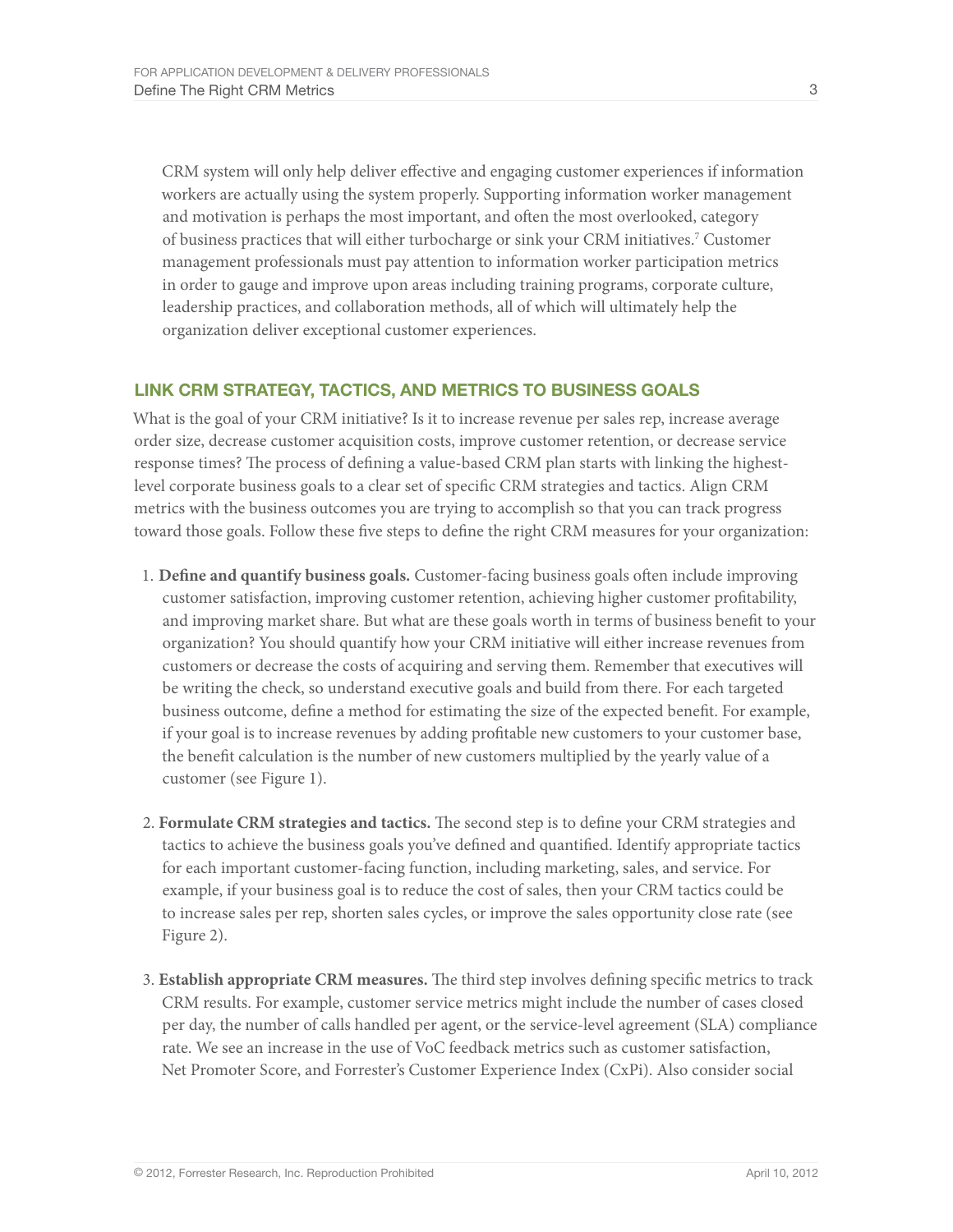listening measures such as social conversation buzz, reach, sentiment, and value.<sup>8</sup> Or you may need to define customer life-cycle metrics such as number of customer trials, number of store visits, coupon redemption rate, or loyalty program usage patterns.<sup>9</sup> Establish the current baseline of performance before you start your CRM initiative, and define the increment of improvement you want to achieve at a specified time in the future. Monitor these metrics on a regular basis and take remedial action if you find yourself falling short (see Figure 3).

- 4. **Link CRM goals, strategies, and metrics.** The next step is to make sure business goals, CRM strategy, tactics, and metrics are in alignment. For example, if your business goal is to improve revenue from new sources by 10%, your strategy might be to increase average deal size by selling more solutions instead of individual products. The metrics associated with this approach could be average deal size and average revenue per sales rep. Make sure that all CRM goals have metrics and that you can tie each metric back to specific goals and strategies (see Figure 4).
- 5. **Establish employee usage and participation metrics.** The final step is to establish employee participation metrics. Unlike employee use of back-office applications, employee use of CRM systems is often discretionary, and employees can often accomplish key tasks without fully using the system. In this age of empowered employees, information workers won't use systems that they deem inefficient or obtrusive. In order to get the most value from CRM solutions from a business standpoint, don't just collect the customer information. Once the system is up and running, AD&D pros should also track employee adoption and satisfaction patterns (see Figure 5). Employee adoption metrics help detect business inefficiencies in the system via usage and compliance tracking (e.g., number of log-ons, number of missing data fields, etc.). Other important metrics spotlight user satisfaction through formal surveys, focus groups, and social sentiment monitoring to check the pulse of the organization. CRM sponsors and department heads must continually monitor these metrics and use the results to identify and address areas that require further training, indicate ineffective resource allocation, or require further awareness and education activities.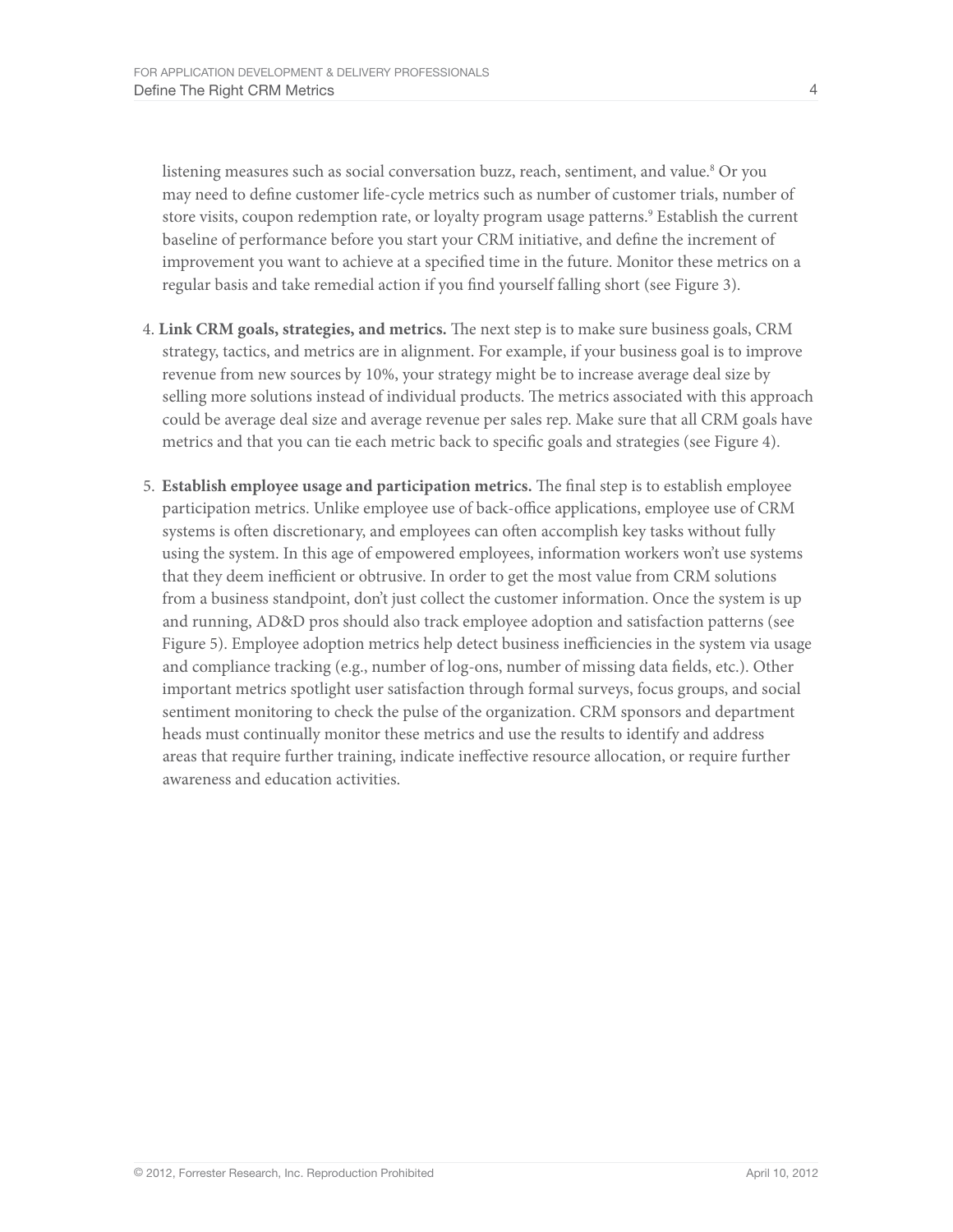

#### *Figure 1* Examples Of CRM Benefit Calculation Formulas

59408 Source: Forrester Research, Inc.

#### *Figure 2* Examples Of CRM Tactics

| <b>Marketing</b>                    | <b>Sales</b>                 | <b>Service</b>                                                    |
|-------------------------------------|------------------------------|-------------------------------------------------------------------|
| Increase campaign response rate.    | Increase sales per rep.      | Increase customer retention.                                      |
| Increase marketing source revenue.  | Shorten sales cycle.         | Increase customer service productivity.                           |
| Decrease lead generation cost.      | Increase average order size. | Reduce customer service costs.                                    |
| Decrease customer acquisition cost. | Increase close rate.         | Decrease service response times.                                  |
| Improve targeted prospecting.       | Increase conversion rate.    | Decrease call waiting times.                                      |
| Accelerate lead maturation.         |                              | Increase revenue per customer. Decrease solution resolution time. |

59408 Source: Forrester Research, Inc.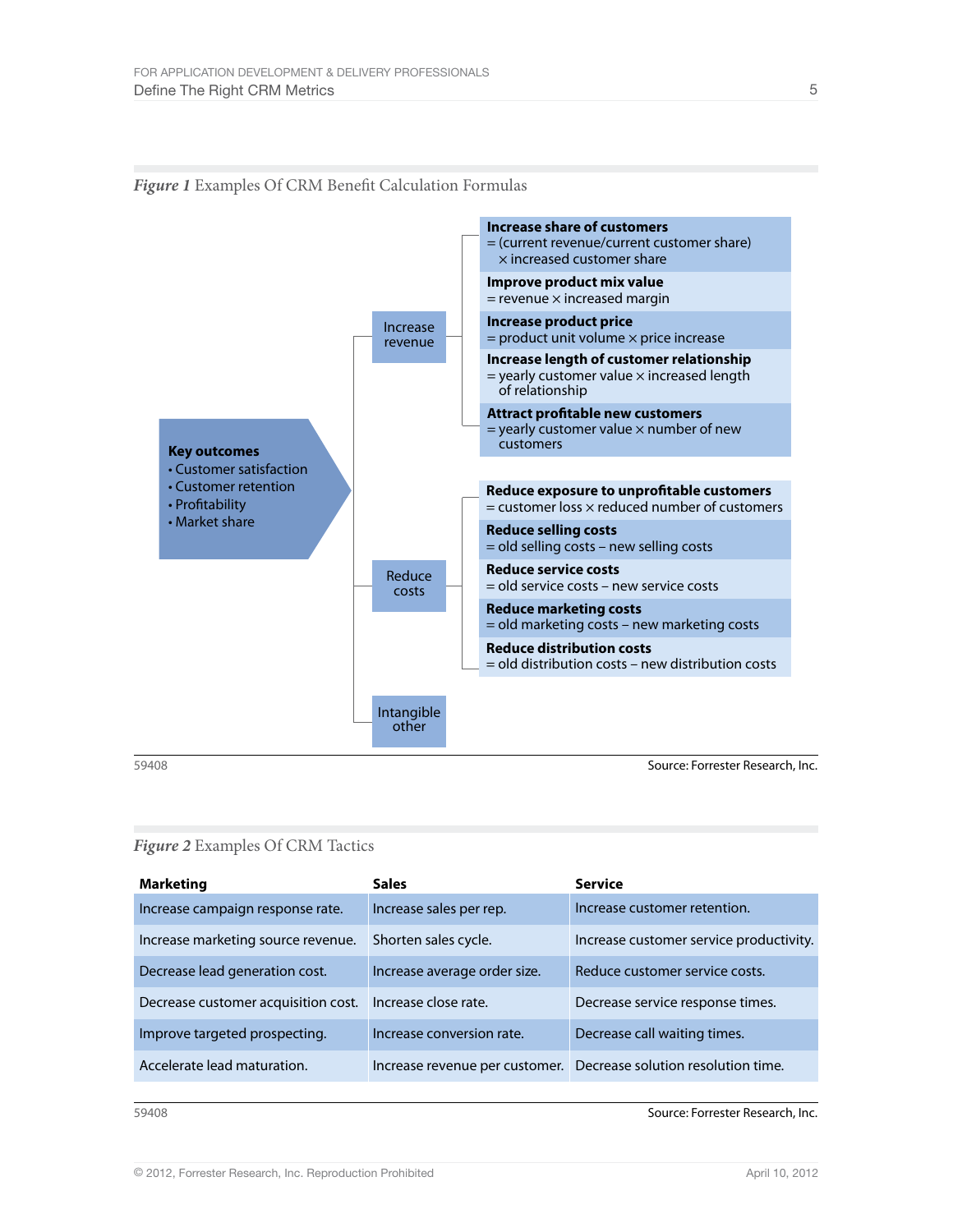## *Figure 3* Examples Of CRM Metrics

| <b>Marketing</b><br>operations metrics                                                                                                                                                                                                                                                                                                                                                                                                                                                                                                                                                                                                                                                                                                                                                                                                                                                                              | <b>Sales operations</b><br>metrics                                                                                                                                                                                                                                                                                                                                                                                                                                                                                                                                            | <b>Service</b><br>operations<br>metrics                                                                                                                                                                                                                                                                                                                                                                                                                                                                                                                                                                                                                | Voice of the<br>customer<br>feedback metrics                                                                                                                                                                                                                                                                    | <b>Customer social</b><br>listening metrics                                                                                                                                                     |
|---------------------------------------------------------------------------------------------------------------------------------------------------------------------------------------------------------------------------------------------------------------------------------------------------------------------------------------------------------------------------------------------------------------------------------------------------------------------------------------------------------------------------------------------------------------------------------------------------------------------------------------------------------------------------------------------------------------------------------------------------------------------------------------------------------------------------------------------------------------------------------------------------------------------|-------------------------------------------------------------------------------------------------------------------------------------------------------------------------------------------------------------------------------------------------------------------------------------------------------------------------------------------------------------------------------------------------------------------------------------------------------------------------------------------------------------------------------------------------------------------------------|--------------------------------------------------------------------------------------------------------------------------------------------------------------------------------------------------------------------------------------------------------------------------------------------------------------------------------------------------------------------------------------------------------------------------------------------------------------------------------------------------------------------------------------------------------------------------------------------------------------------------------------------------------|-----------------------------------------------------------------------------------------------------------------------------------------------------------------------------------------------------------------------------------------------------------------------------------------------------------------|-------------------------------------------------------------------------------------------------------------------------------------------------------------------------------------------------|
| • Number of campaigns<br>• New customer retention<br>rates<br>• Number of responses by<br>campaign<br>• Number of purchases by<br>campaign<br>· Revenue generated<br>by campaign<br>• Cost per interaction by<br>campaign<br>• Number of new customers<br>acquired by campaign<br>• Customer retention rate<br>• Number of new leads by<br>product<br>• Number of customer<br>referrals<br>• Customer lifetime value<br>• Number of customers<br>at risk<br>• Number of web page views<br>· Time per website visit<br>• User goal completion rate<br>(Web)<br>• Average transaction<br>volume<br>• Average transaction value<br>• Email list growth rate<br>• Interaction frequency<br>• Purchase frequency<br>• Cross-sell ratio<br>• Upsell ratio<br>• Number of samples<br>requested<br>• Loyalty rewards usage<br>pattern<br>• Coupon redemptions<br>• Number of views of<br>branded content on<br>social sites | • Number of<br>prospects<br>• Number of new<br>customers<br>• Number of<br>retained<br>customers<br>$\cdot$ Number of open<br>opportunities<br>• Close rate<br>• Renewal rate<br>• Number of sales<br>calls made<br>• Number of sales<br>calls per<br>opportunity<br>• Amount of new<br>revenue<br>$\cdot$ Amount of<br>recurring revenue<br>• Time-to-close by<br>channel<br>• Margin<br>· Sales stage<br>duration<br>• Sales cycle<br>duration<br>$\cdot$ Number of<br>demonstrations<br>• Number of trials<br>• Number of<br>proposals given<br>• Competitive<br>knockouts | • Cases closed the<br>same day<br>• Number of cases<br>handled by agent<br>• Average number<br>of service<br>requests by type<br>• Average time-to-<br>resolution<br>• Average number<br>of service calls<br>per day<br>• Percentage<br>compliance with<br><b>SLAs</b><br>$\cdot$ Percentage of<br>service renewals<br>• Complaint time-<br>to-resolution<br>• Propensity for<br>customer<br>defection<br>• Calls lost before<br>answered<br>• Agent turnover<br>rate<br>• Number of<br>customer<br>callbacks<br>• Number of agent<br>training hours<br>• Number of<br>transfers to<br>experts<br>• Average service<br>cost per service<br>interaction | • Customer<br>satisfaction level<br>• Net Promoter<br>Score (NPS)<br>• Customer<br>Experience<br>Index (CxPi) score<br>• Brand preference<br>• Customer loyalty<br>• Likelihood to<br>purchase<br>• Likelihood to<br>repurchase<br>• Likelihood to<br>recommend<br>• Likelihood to<br>switch to a<br>competitor | • Conversation<br>buzz<br>• Conversation<br>value<br>• Conversation<br>volume<br>• Demographics<br>· Influence<br>• Reach<br>• Sentiment<br>• Share of voice<br>• Topic frequency<br>• Virality |

59408 Source: Forrester Research, Inc.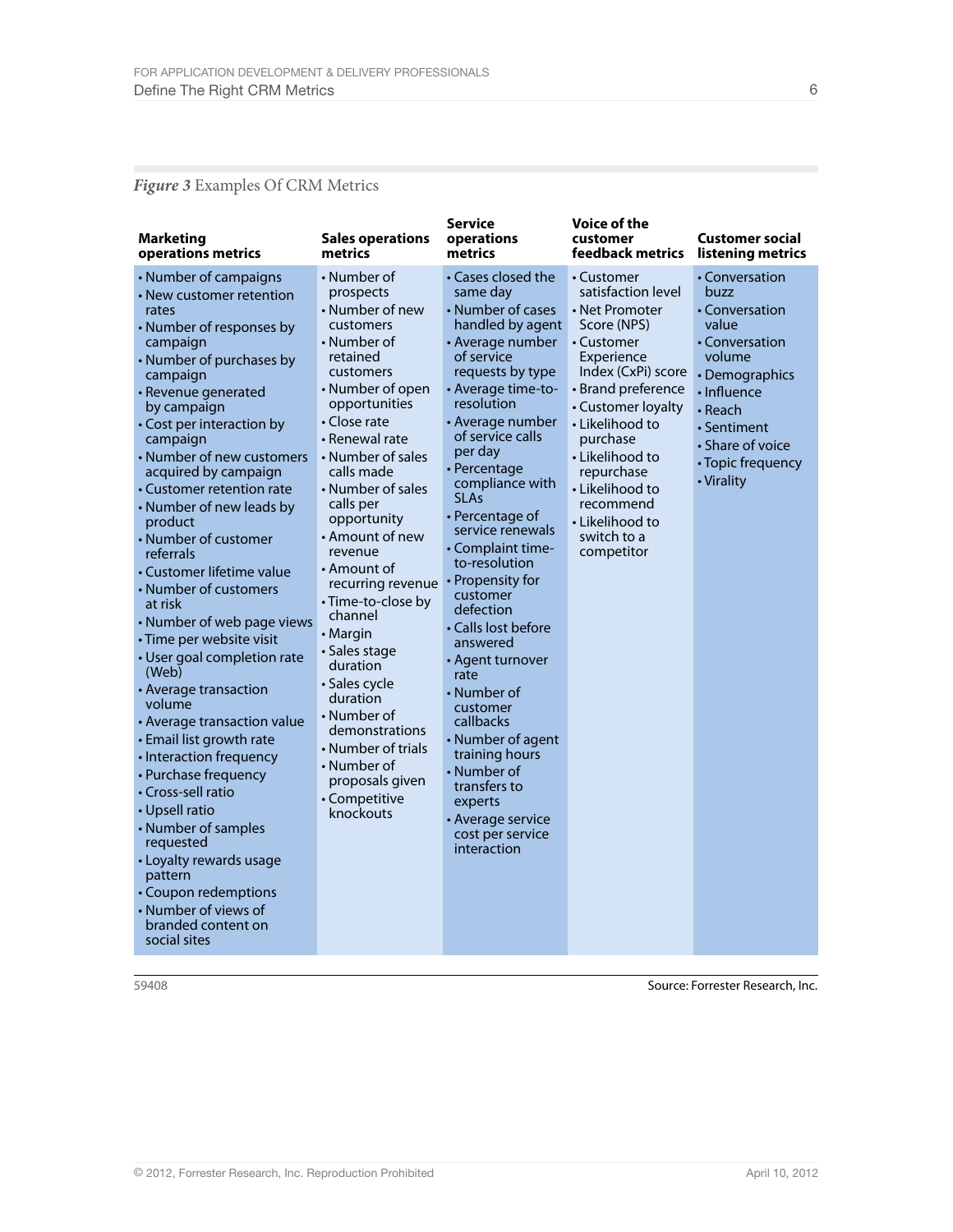## *Figure 4* Example Strategy Chart For CRM

#### **Business goal: Increase revenue from new sources by N%.**

| <b>Strategy</b>                                                                                                    | <b>Tactic</b>                                                                                                                                                                                           | <b>Metric</b>                                                                                       |
|--------------------------------------------------------------------------------------------------------------------|---------------------------------------------------------------------------------------------------------------------------------------------------------------------------------------------------------|-----------------------------------------------------------------------------------------------------|
| • Increase percentage of<br>opportunities that close.<br>· Increase deal size.<br>· Improve acquisition targeting. | • Improve lead prioritization and<br>qualification.<br>• Target best customer "look-alikes."<br>• Expand sales capability and<br>supporting tools to sell solutions<br>rather than individual products. | • Deal win rate<br>• Average deal size<br>• Revenue per rep<br>• Lead conversion rate<br>• Win rate |

#### **Business goal: Increase revenue from existing customers by N%.**

| <b>Strategy</b>                                                                                       | <b>Tactic</b>                                                                                                                                                                                                                                                                                                                                                                       | <b>Metric</b>                                                                                                                                                                                                                     |
|-------------------------------------------------------------------------------------------------------|-------------------------------------------------------------------------------------------------------------------------------------------------------------------------------------------------------------------------------------------------------------------------------------------------------------------------------------------------------------------------------------|-----------------------------------------------------------------------------------------------------------------------------------------------------------------------------------------------------------------------------------|
| • Increase customer<br>penetration.<br>• Upgrade existing customers.<br>• Improve customer retention. | • Use recommended portfolios and<br>next best product indicators to<br>cross-sell existing customers.<br>• Implement proactive programs<br>offering service contracts, repair/<br>spare parts, etc.<br>• Use best customer profile to<br>target and upgrade (upsell)<br>underperforming customers.<br>• Target more profitable customers<br>for retention and outreach<br>programs. | • Number of products per customer<br>• Percentage of customers with<br>support contracts<br>• Number/percentage of customers<br>in top-performing segment(s)<br>• Average length of relationship<br>for more-profitable customers |

Business goal: Improve efficiency and reduce selling, general, and administrative costs by N%.

| <b>Strategy</b>                                                                               | <b>Tactic</b>                                                                                                                                                                                                                                                                                                                                                      | <b>Metric</b>                                                                                                                                                                                                                                                                                                                                              |
|-----------------------------------------------------------------------------------------------|--------------------------------------------------------------------------------------------------------------------------------------------------------------------------------------------------------------------------------------------------------------------------------------------------------------------------------------------------------------------|------------------------------------------------------------------------------------------------------------------------------------------------------------------------------------------------------------------------------------------------------------------------------------------------------------------------------------------------------------|
| • Optimize channel usage.<br>· Improve sales rep efficiency.<br>• Improve service efficiency. | • Shift low-value, standard,<br>redundant transactions to lower-<br>cost channels.<br>• Automate quote/proposal process.<br>• Facilitate team communication.<br>• Provide faster access to complete<br>information.<br>• Provide self-service capabilities for<br>appropriate requests.<br>• Provide service reps with access to<br>required customer information. | • Transactions by channel<br>• Number of resources transitioned<br>or not hired<br>• Revenue per sales rep (actual<br>value impact)<br>• Average time required per key<br>function (to show impact of tactic)<br>• Number of calls to service center<br>• Customer satisfaction surveys<br>(to make sure satisfaction does<br>not decline inappropriately) |

59408 Source: Forrester Research, Inc.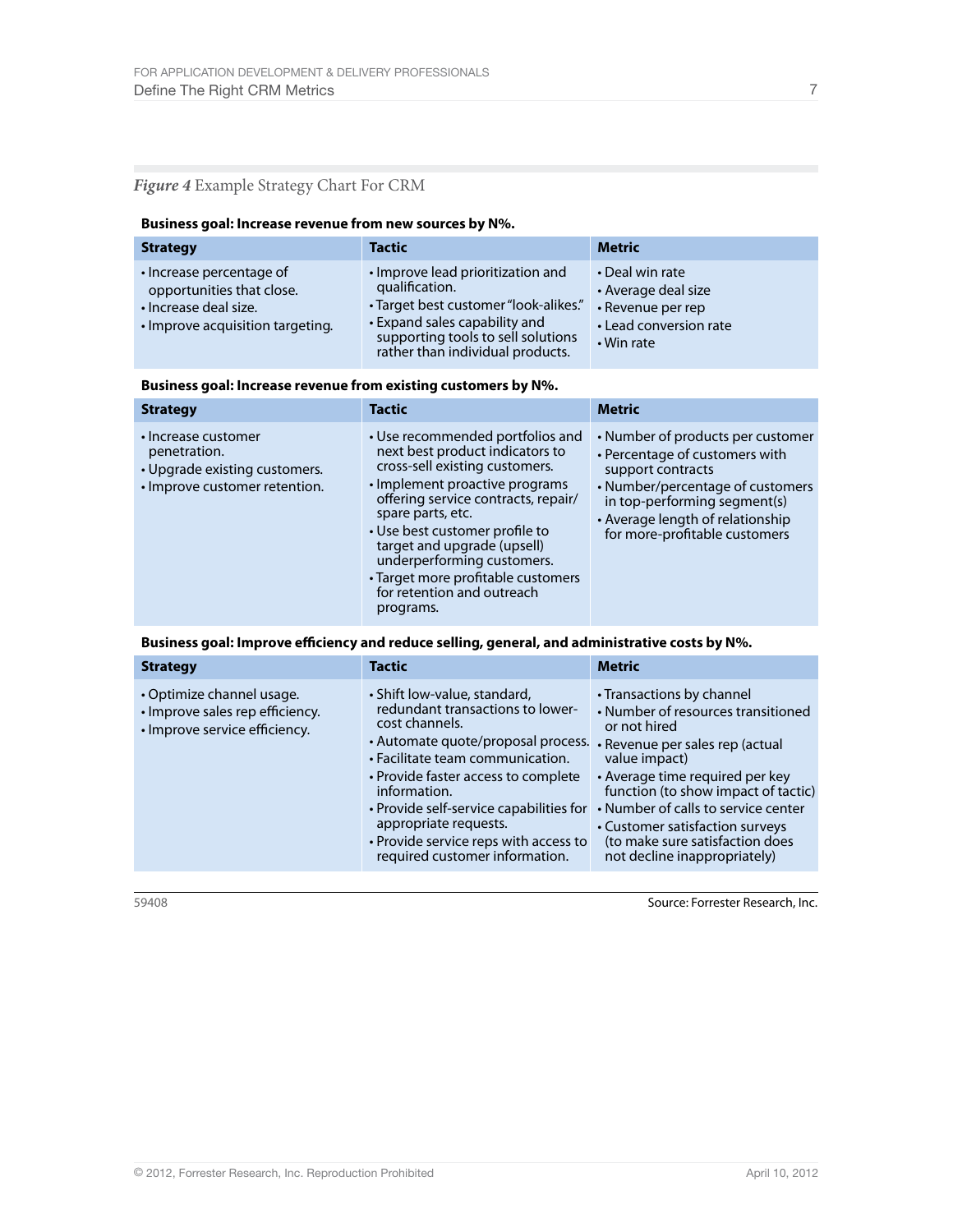#### *Figure 5* Diagnostic And Participation Metrics

| <b>Participation metrics</b>                                                                                                |
|-----------------------------------------------------------------------------------------------------------------------------|
| Number of accesses                                                                                                          |
| Number of missing fields                                                                                                    |
| Time between updates                                                                                                        |
| Number of inappropriate uses of system defaults                                                                             |
| Number of times manual processes are used                                                                                   |
| Number of escalation calls to help desk                                                                                     |
| Number of inaccurate and/or out-of-date entries                                                                             |
| Percentage of satisfied internal users (via internal surveys and<br>focus groups)                                           |
| Abandon rates (percentage of interactions where information<br>worker hung up or failed to follow up on an escalated issue) |
| Sentiment analysis (voice-of-the-employee programs to<br>surface employee trends)                                           |

59408 Source: Forrester Research, Inc.

## Recommendations Follow Best Practices To Get the Most from CRM Measures

To get the most from your CRM metrics:

- **Define the right CRM strategy.** Use Forrester's self-diagnostic tools to assess your CRM capabilities against nearly 175 best practices and compare them with the results from more than 260 other B2B and B2C organizations.10
- **Define CRM metrics early in the project.** Unless you establish metrics early on, it is difficult to monitor the value of CRM initiatives. A global manufacturer and retailer that adopted a CRM tool to improve sales and marketing capabilities stubbed its toes because of a lack of appropriate metrics. Two years after implementing the tool, business managers were unable to demonstrate to senior execs that they'd realized any hard benefits from implementing the solution. The project team ruefully admitted that it had not defined the business-specific metrics it intended to improve at the beginning of the project. Had the team done so, it would not have found itself in the position of having to rejustify the CRM investment.11 Don't spend so much time on the metrics that you forget about the project. Less is more, so pick some simple indicators early on and drill into more detail as needed to diagnose issues or take benefits to the next stage.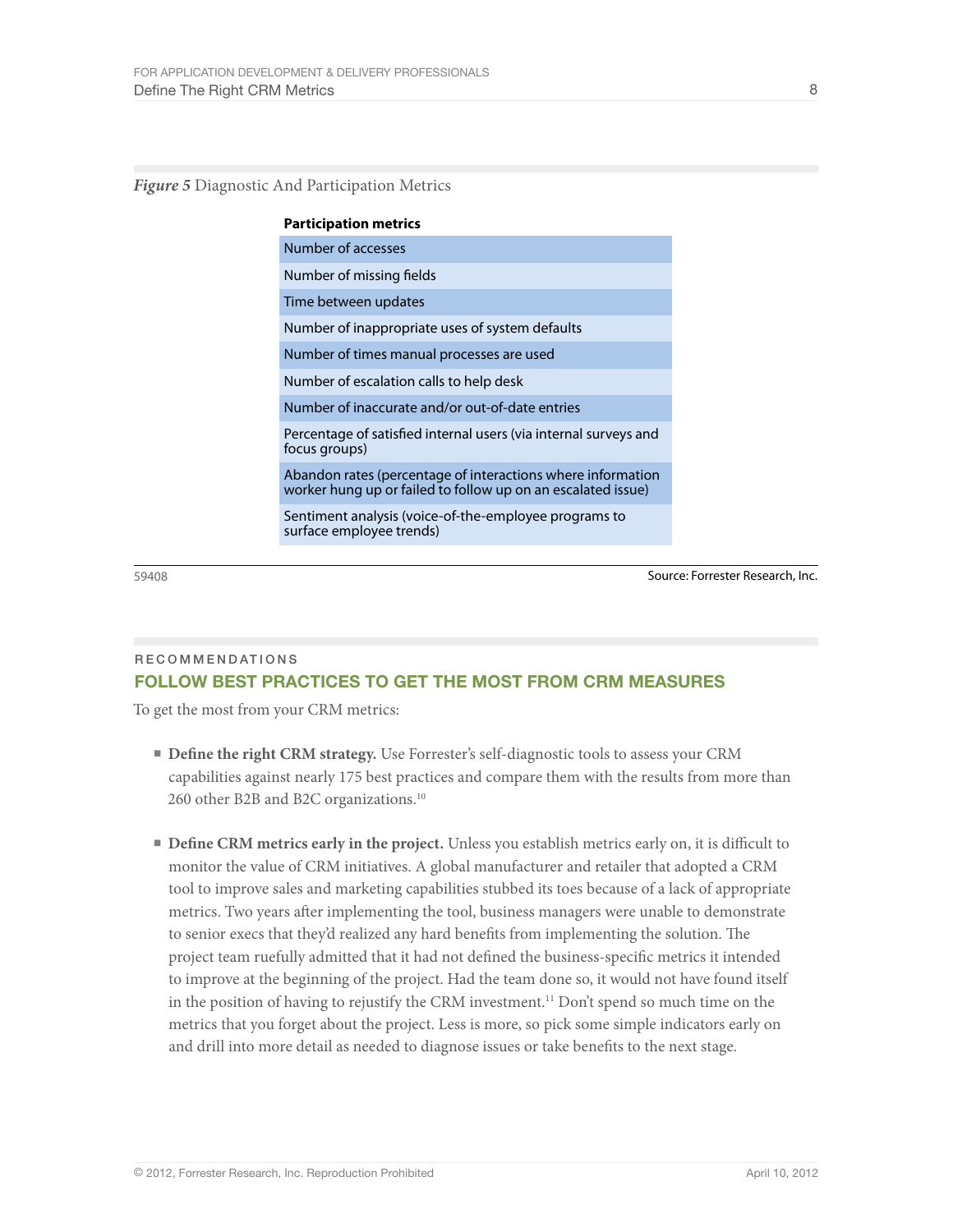- **Measure what is important to customers.** Too many companies spend money on the wrong things — or actively annoy customers — because they never bother to ask what would help their customers. Consider using customer surveys or adding more-detailed customer preference options to let customers specify what they like and don't like, how they want you to contact them, and what is important to them. Start with one-on-one phone surveys or focus groups to home in on key issues and then automate for broader input and validation.
- **■ Measure employee engagement in order to increase adoption rates.** Your CRM solution will only be effective if information workers are actually using the system — and using the system properly. Pay attention to information worker participation metrics in order to gauge and improve upon areas including training programs, corporate culture, leadership practices, and collaboration methods. Ultimately, the technology is only as good as the employees using the systems, and engaged employees will help the organization deliver exceptional customer experiences.
- **Use metrics to guide employees.** Clear metrics help employees know what "success" looks like.<sup>12</sup> A telecommunications firm uses five key metrics for service reps: number of repeat calls; number of topics discussed per contact; hold time; call time; and customer satisfaction. A customer management technology platform supports the reps, putting them in a position to answer customer inquiries and respond to customer requests. Clear measures let them know how well they are performing.

## WHAT IT MEANS The Right Metrics Are part of the discipline that leads to success

It's often said that you can't manage what you don't measure. Many companies have a grand vision to become more customer-focused, but the implementation of this vision often lacks practical focus and recognition of the typical constraints, such as time, money, and politics, that the organization must take into account to make the vision a reality.13 A CRM program should link tightly to business goals, focus on customer benefits, clearly identify the processes and constituencies that will be affected, and specify the associated information and functionality needs. The right metrics will provide the necessary discipline to keep your customer process management improvement initiative on track.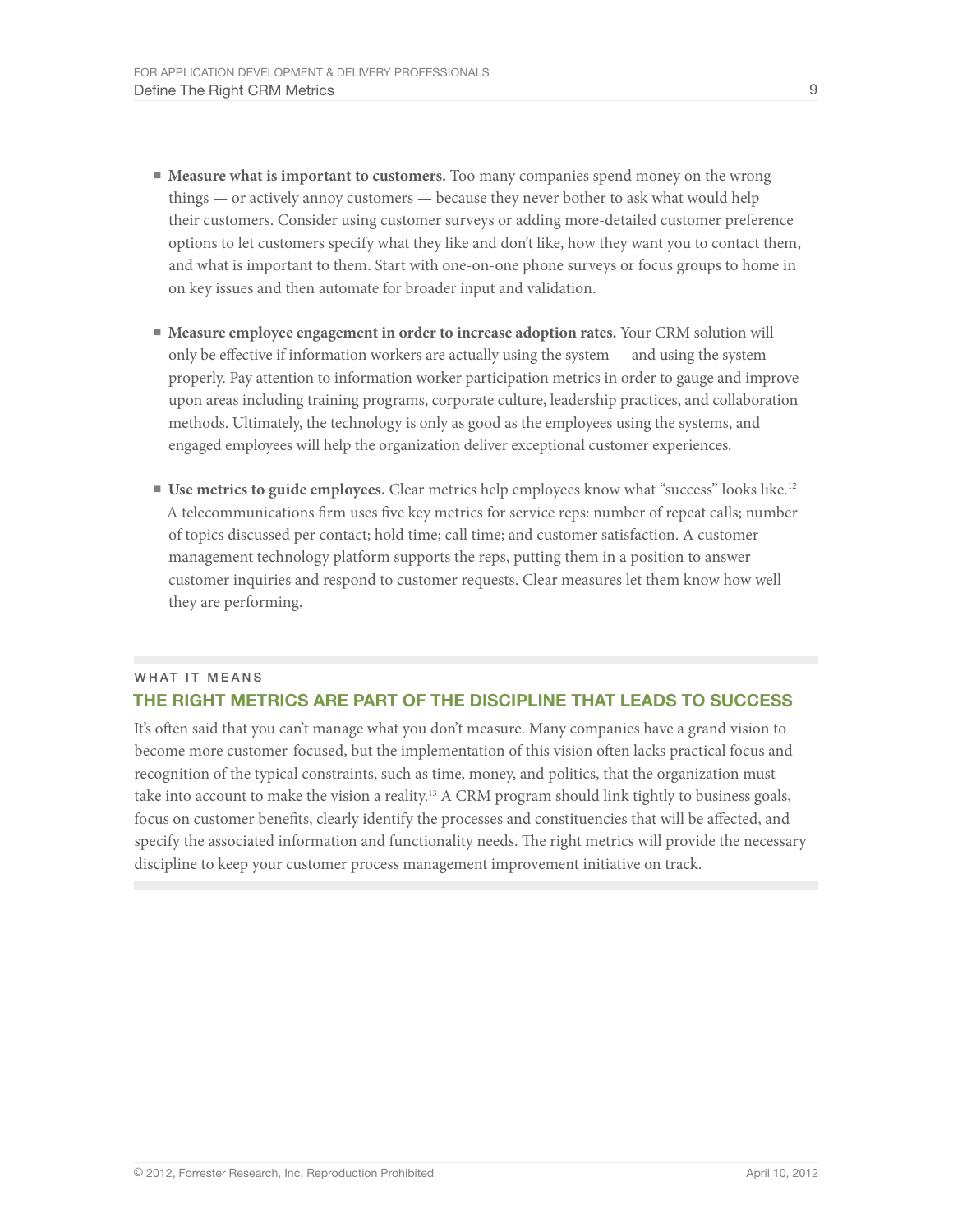## **ENDNOTES**

- $1$  Success with CRM can be elusive. Fewer than 50% of the executives we spoke with are fully satisfied that the business benefits of CRM have met or exceeded their expectations. Forrester interviewed 58 business and IT executives to uncover best practices for wringing more value from CRM deployments. Attention to discipline in execution is what sets CRM winners apart from the well-publicized failures. See the June 27, 2007, ["Best Practices: Getting The Most From Your CRM Deployment](http://www.forrester.com/go?objectid=RES41613)" report.
- <sup>2</sup> When we asked North American executives in Forrester's Customer Experience Peer Research Panel how important customer experience would be to their businesses in 2010, 90% said that it would be either very important or critical. This percentage is very similar to the numbers we found in each of the previous three years. See the February 19, 2010, ["The State Of Customer Experience, 2010"](http://www.forrester.com/go?objectid=RES56316) report.
- <sup>3</sup> According to data from the Forrester's Q1 2011 Global Customer Experience Peer Research Panel Online Survey, most large North American companies have voice of the customer (VoC) programs in place. Yet most organizations still don't get full value from their voice of the customer (VoC) programs: The sobering statistics show that most VoC programs lack the core capabilities needed to deliver value on a large scale. However, customer experience professionals plan to close some of their common capability gaps during the next 12 months. See the May 20, 2011, ["Voice Of The Customer Programs Don't Deliver Enough Value](http://www.forrester.com/go?objectid=RES59347)" report.
- <sup>4</sup> Source: North American Technographics<sup>®</sup> Online Benchmark Survey, Q2 2010 (US).
- <sup>5</sup> The social web phenomenon which Forrester calls social computing forces AD&D pros to expand their thinking about how their companies can and should engage with customers. Compounding this challenge, a confusing flood of new terms and acronyms now spills forth from pundits, offering new definitions of customer relationship management (CRM). See the March 2, 2011, ["Defining Social CRM"](http://www.forrester.com/go?objectid=RES58507) report.
- <sup>6</sup> Organizations must put in place a change vision, governance structure, detailed change plans, a change management methodology or methodologies, an execution plan, continuous assessments, and performance incentives in order to move the company toward the new behaviors, work practices, and organizational culture. Leaders must anticipate some fallout, as major process changes affect employees' lives. See the January 9, 2012, ["The Smart Way To Implement Process-Centric CRM"](http://www.forrester.com/go?objectid=RES60676) report.
- <sup>7</sup> Customer experience professionals should draw on employees' insight and influence to feed two key activities: improving customer experiences and building a customer-centric culture. The benefits include discovering emerging customer issues more quickly, generating improvement ideas more easily, and building strong links between employee and customer experience quality. To fully capitalize on the opportunity, firms need to establish disciplined voice of the employee programs that tie in with existing voice of the customer and human resources (HR) efforts. See the January 28, 2011, "[How The Voice Of The](http://www.forrester.com/go?objectid=RES57855)  [Employee Empowers Customer Experience Efforts"](http://www.forrester.com/go?objectid=RES57855) report.
- <sup>8</sup> The growing popularity and influence of social media makes listening a critical research and insight generation activity. Marketers are turning to listening platforms to harvest the rich trove of consumer conversations generated across all social media including blogs, message boards, and social networks.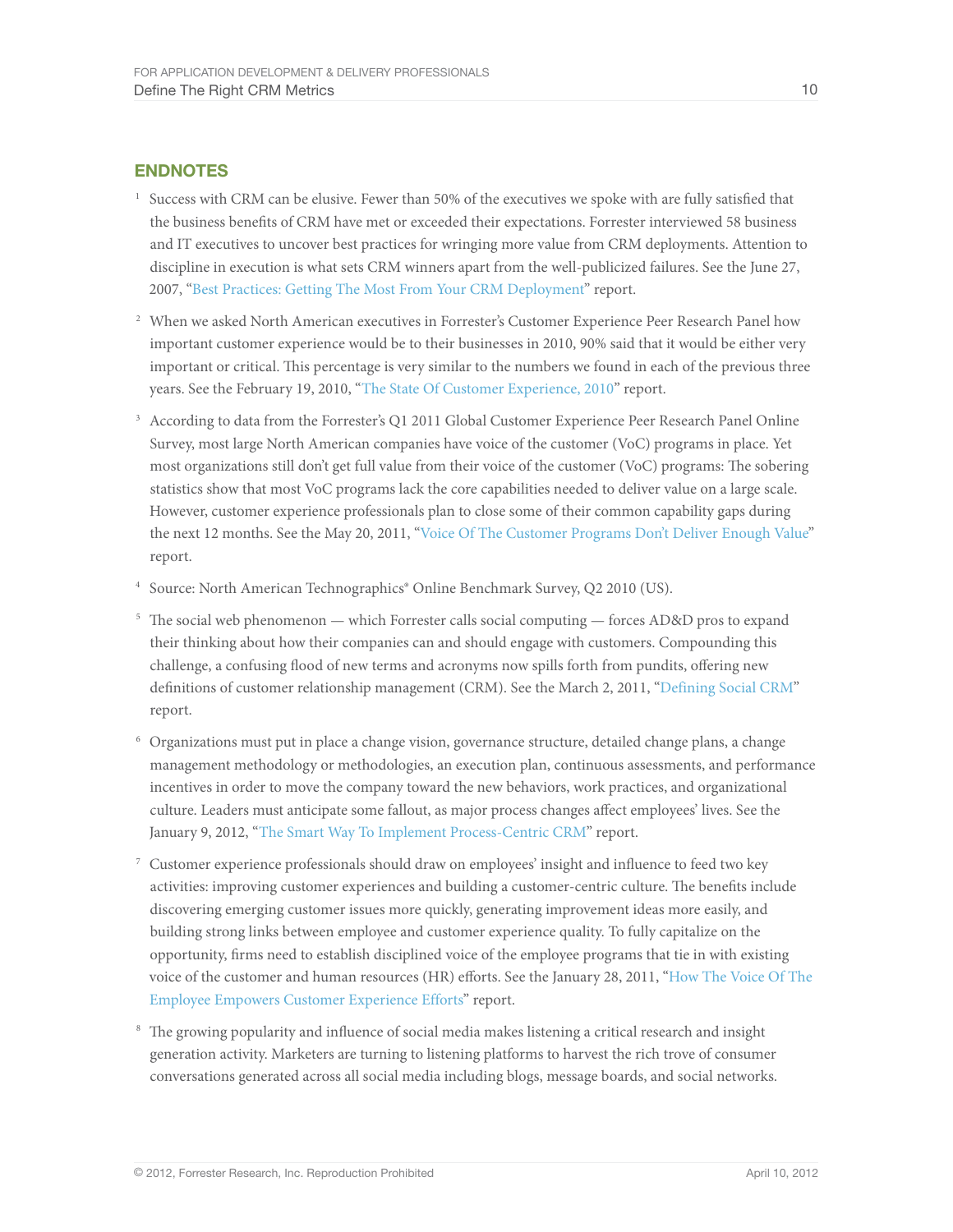These platforms deliver a variety of listening metrics — including conversation volume, sentiment analysis, customer segmentation, and message reach to support marketers across a range of different listening initiatives including campaign analysis, crisis management, competitive analysis, and market research. See the May 29, 2009, "[Listening Metrics That Matter"](http://www.forrester.com/go?objectid=RES54700) report.

- <sup>9</sup> To get the best returns from the adoption of a customer-centric approach to marketing, Forrester believes that marketers must make the shift from the traditional marketing funnel to the customer life cycle. Marketers must understand at what stage in the cycle marketing programs are more relevant, focus on information flows at customer hand-over points, and adopt across-cycle metrics to foster customer-centric alignment across different teams and functions. See the February 8, 2011, "[Customer Life-Cycle Marketing](http://www.forrester.com/go?objectid=RES58235)  [Demands New Metrics](http://www.forrester.com/go?objectid=RES58235)" report.
- <sup>10</sup> To help understand how your organization stacks up against these best practices and to identify where you can best achieve quick wins, we created the Forrester FastForward self-assessment for CRM. Use the framework and self-assessment to improve your current CRM initiative or to jump-start new projects. See the November 5, 2010, "[Updated 2010: Forrester's Best Practices Framework For CRM"](http://www.forrester.com/go?objectid=RES58002) report.
- <sup>11</sup> Avoid measurement traps such as failing to measure what is important to customers or defining measures too late into your CRM implementation program. See the June 27, 2007, ["Best Practices: Getting The Most](http://www.forrester.com/go?objectid=RES41613)  [From Your CRM Deployment](http://www.forrester.com/go?objectid=RES41613)" report.
- <sup>12</sup> Forrester's analysis found that successful closed-loop VoC programs follow a four-step process: listening, interpreting, reacting, and monitoring. Two other components also lay the foundation for effective customer insight efforts: culture and alignment as well as governance and organization. To uncover best practices across the six components, we interviewed four firms with well-established VoC practices: Experian Information Solutions, KeyBank, Progressive Casualty Insurance, and Vanguard. Based on this research, we also developed a self-test for firms to assess their own VoC programs. See the March 17, 2010, ["Crafting Your Voice Of The Customer Program](http://www.forrester.com/go?objectid=RES56574)" report.
- <sup>13</sup> How can you make sure your company gets the best return from its investment in CRM? Forrester developed a framework that includes more than 150 best practice CRM capabilities, organized into four categories: strategy, process, technology, and people. To help understand how your organization stacks up against these best practices and to identify where you can best achieve quick wins, we created Forrester's Best Practices Framework For CRM. Use the framework and the self-assessment tool to improve your current CRM initiative or to jump-start new projects. See the November 5, 2010, "[Updated 2010: Forrester's](http://www.forrester.com/go?objectid=RES58002)  [Best Practices Framework For CRM](http://www.forrester.com/go?objectid=RES58002)" report.